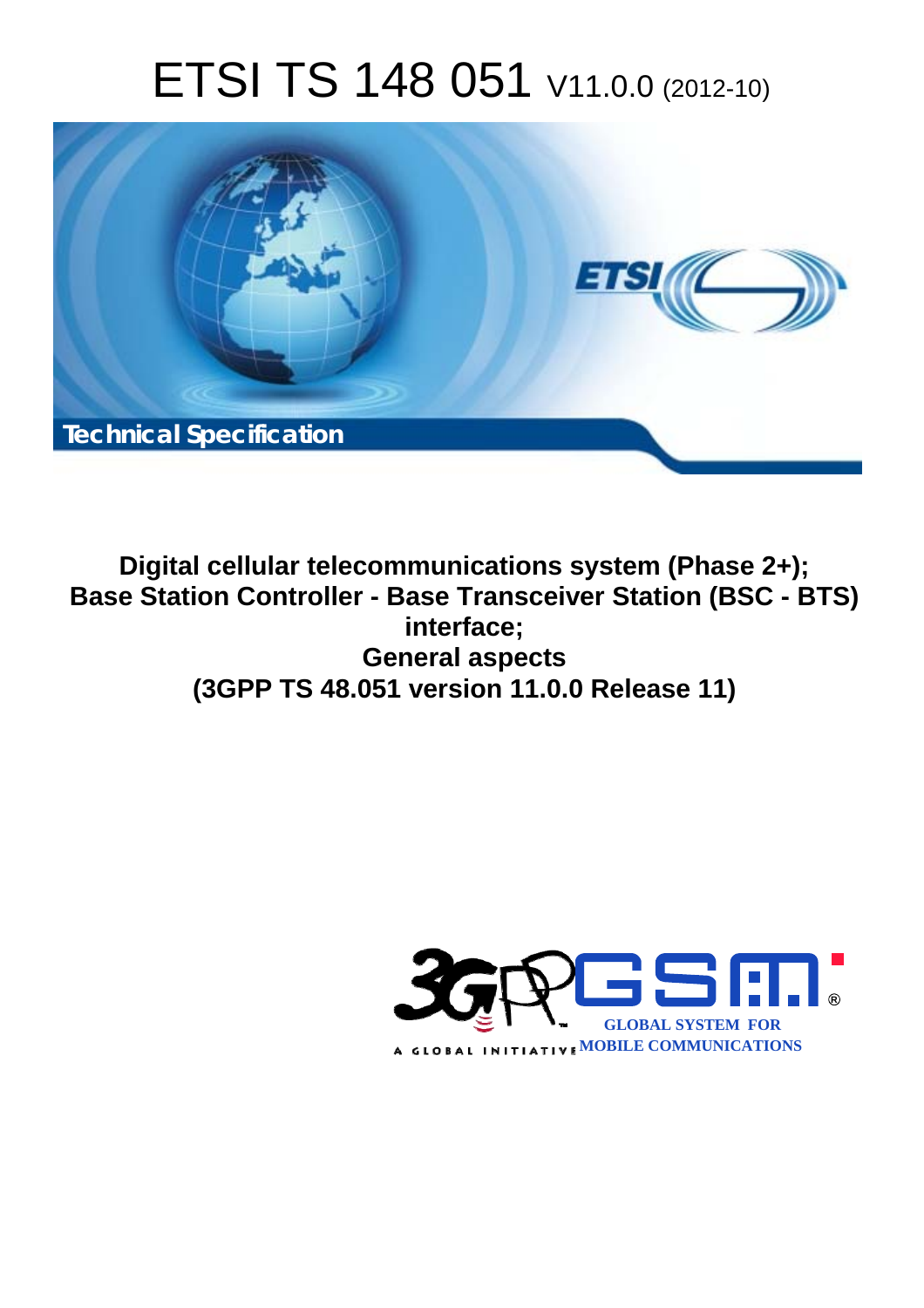Reference RTS/TSGG-0248051vb00

> Keywords GSM

#### *ETSI*

#### 650 Route des Lucioles F-06921 Sophia Antipolis Cedex - FRANCE

Tel.: +33 4 92 94 42 00 Fax: +33 4 93 65 47 16

Siret N° 348 623 562 00017 - NAF 742 C Association à but non lucratif enregistrée à la Sous-Préfecture de Grasse (06) N° 7803/88

#### *Important notice*

Individual copies of the present document can be downloaded from: [http://www.etsi.org](http://www.etsi.org/)

The present document may be made available in more than one electronic version or in print. In any case of existing or perceived difference in contents between such versions, the reference version is the Portable Document Format (PDF). In case of dispute, the reference shall be the printing on ETSI printers of the PDF version kept on a specific network drive within ETSI Secretariat.

Users of the present document should be aware that the document may be subject to revision or change of status. Information on the current status of this and other ETSI documents is available at <http://portal.etsi.org/tb/status/status.asp>

If you find errors in the present document, please send your comment to one of the following services: [http://portal.etsi.org/chaircor/ETSI\\_support.asp](http://portal.etsi.org/chaircor/ETSI_support.asp)

#### *Copyright Notification*

No part may be reproduced except as authorized by written permission. The copyright and the foregoing restriction extend to reproduction in all media.

> © European Telecommunications Standards Institute 2012. All rights reserved.

**DECT**TM, **PLUGTESTS**TM, **UMTS**TM and the ETSI logo are Trade Marks of ETSI registered for the benefit of its Members. **3GPP**TM and **LTE**™ are Trade Marks of ETSI registered for the benefit of its Members and of the 3GPP Organizational Partners.

**GSM**® and the GSM logo are Trade Marks registered and owned by the GSM Association.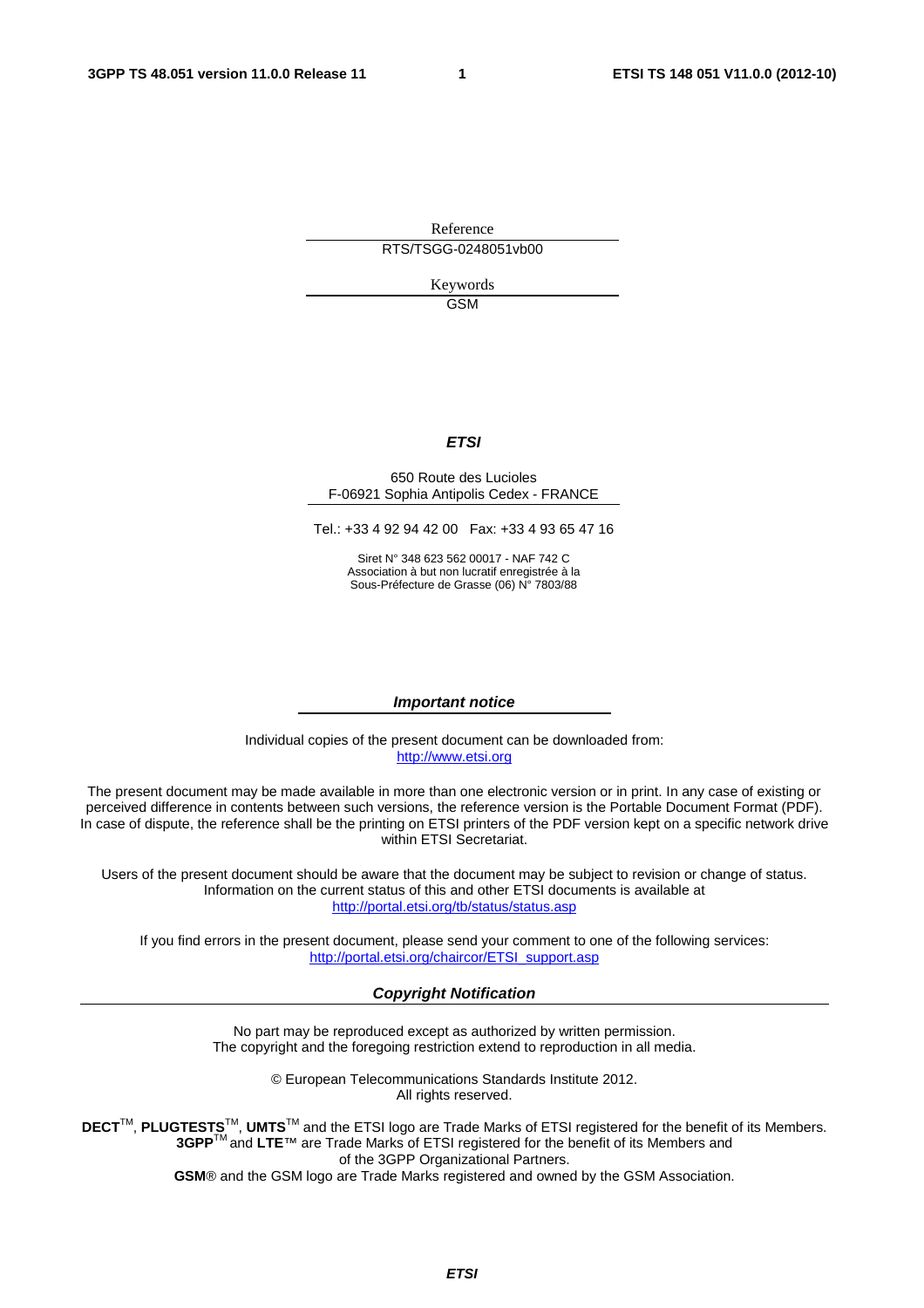# Intellectual Property Rights

IPRs essential or potentially essential to the present document may have been declared to ETSI. The information pertaining to these essential IPRs, if any, is publicly available for **ETSI members and non-members**, and can be found in ETSI SR 000 314: *"Intellectual Property Rights (IPRs); Essential, or potentially Essential, IPRs notified to ETSI in respect of ETSI standards"*, which is available from the ETSI Secretariat. Latest updates are available on the ETSI Web server [\(http://ipr.etsi.org](http://webapp.etsi.org/IPR/home.asp)).

Pursuant to the ETSI IPR Policy, no investigation, including IPR searches, has been carried out by ETSI. No guarantee can be given as to the existence of other IPRs not referenced in ETSI SR 000 314 (or the updates on the ETSI Web server) which are, or may be, or may become, essential to the present document.

### Foreword

This Technical Specification (TS) has been produced by ETSI 3rd Generation Partnership Project (3GPP).

The present document may refer to technical specifications or reports using their 3GPP identities, UMTS identities or GSM identities. These should be interpreted as being references to the corresponding ETSI deliverables.

The cross reference between GSM, UMTS, 3GPP and ETSI identities can be found under [http://webapp.etsi.org/key/queryform.asp.](http://webapp.etsi.org/key/queryform.asp)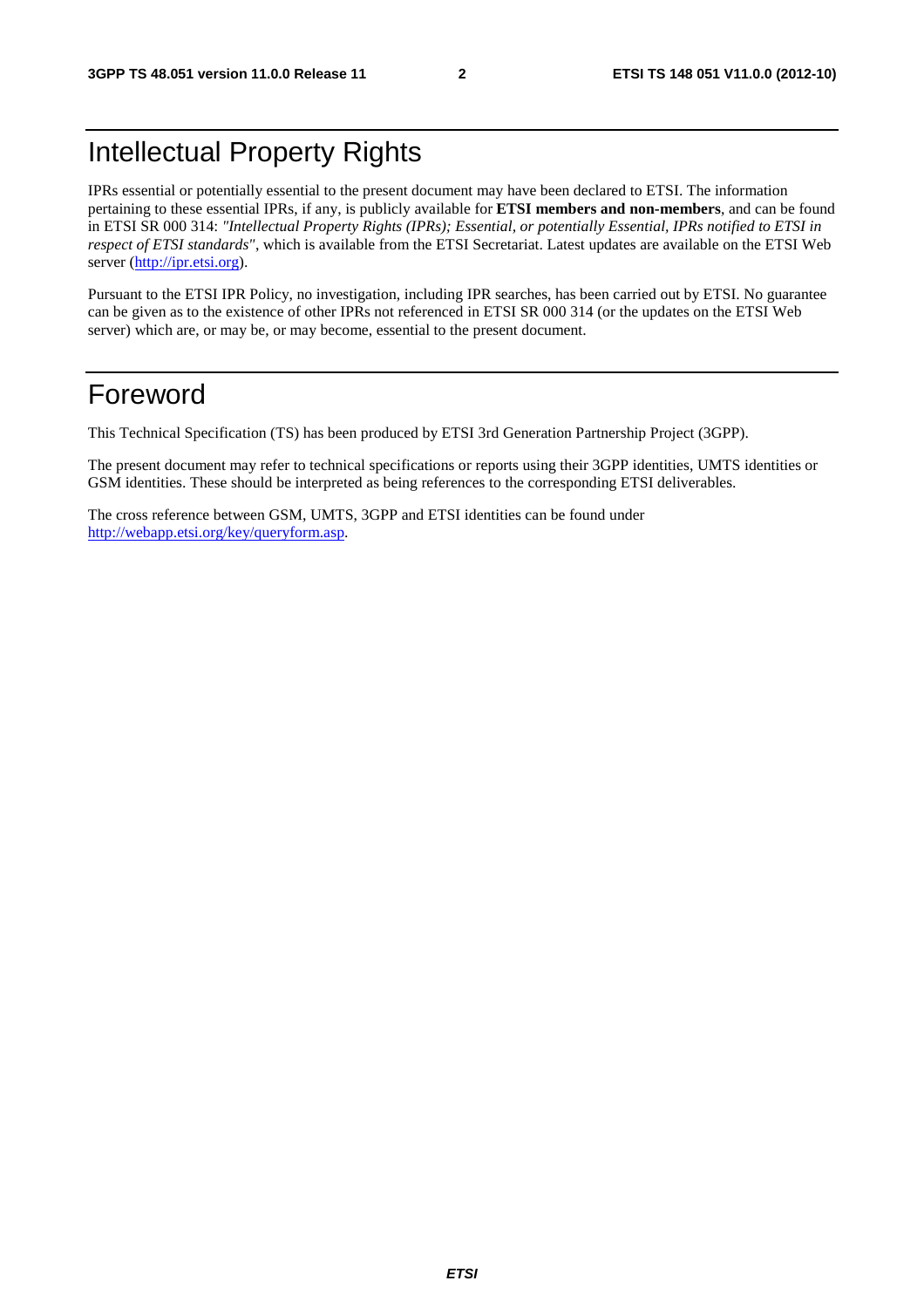$\mathbf{3}$ 

# Contents

| 1              |                                                                                             |  |  |  |  |
|----------------|---------------------------------------------------------------------------------------------|--|--|--|--|
| $\overline{2}$ |                                                                                             |  |  |  |  |
| 3              |                                                                                             |  |  |  |  |
| 4              |                                                                                             |  |  |  |  |
| 5              |                                                                                             |  |  |  |  |
| 6              |                                                                                             |  |  |  |  |
| 7              |                                                                                             |  |  |  |  |
| 7.1            |                                                                                             |  |  |  |  |
| 7.2            |                                                                                             |  |  |  |  |
| 7.3            |                                                                                             |  |  |  |  |
| 7.4            |                                                                                             |  |  |  |  |
| 7.5            |                                                                                             |  |  |  |  |
| 7.6            |                                                                                             |  |  |  |  |
| 7.7            | 3GPP TS 48.061 Inband Control of Remote Transcoders and Rate Adaptors for Half Rate Traffic |  |  |  |  |
|                |                                                                                             |  |  |  |  |
|                | <b>Annex A (informative):</b>                                                               |  |  |  |  |
|                |                                                                                             |  |  |  |  |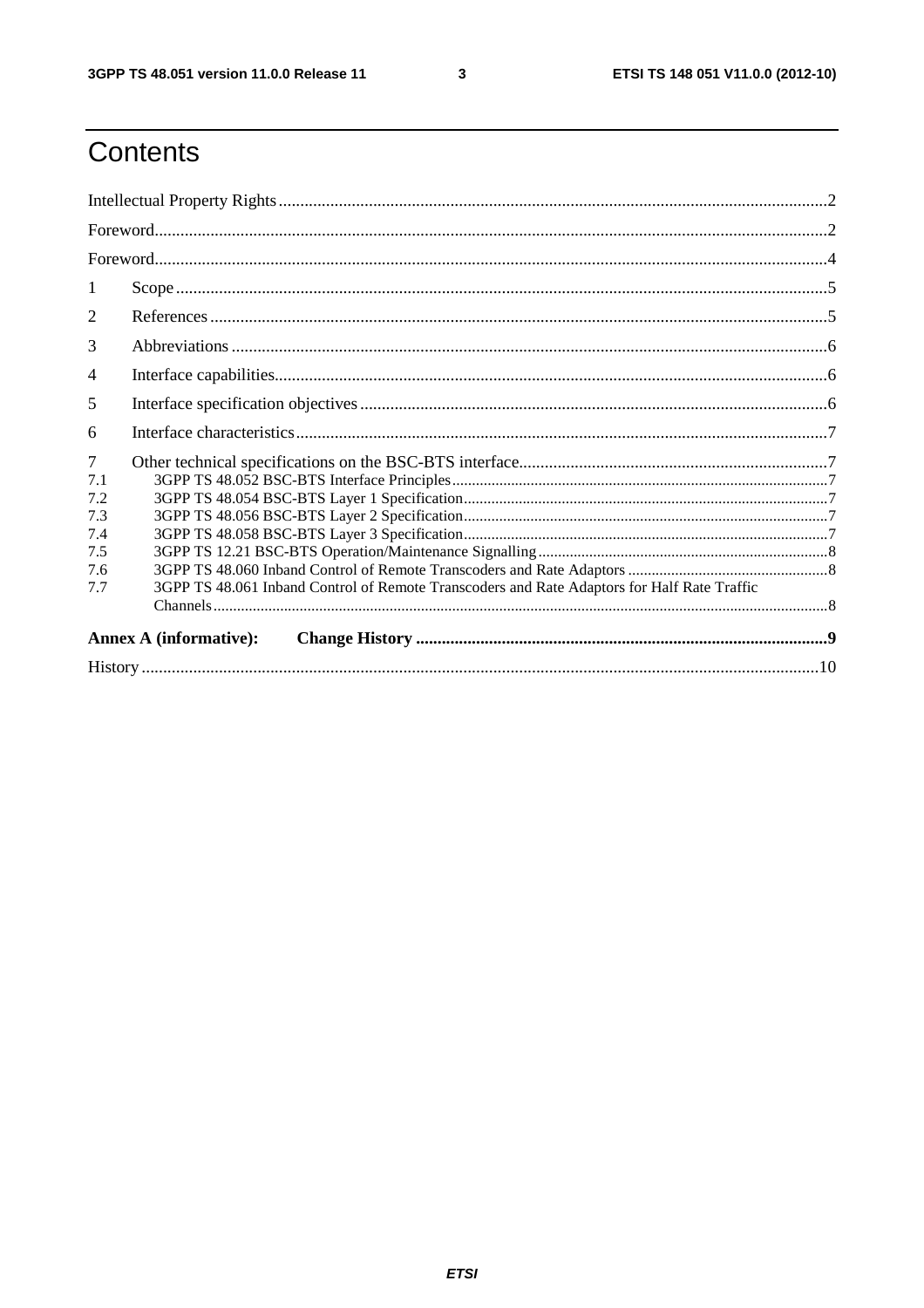## Foreword

This Technical Specification has been produced by the 3<sup>rd</sup> Generation Partnership Project (3GPP).

The contents of the present document are subject to continuing work within the TSG and may change following formal TSG approval. Should the TSG modify the contents of the present document, it will be re-released by the TSG with an identifying change of release date and an increase in version number as follows:

Version x.y.z

where:

- x the first digit:
	- 1 presented to TSG for information;
	- 2 presented to TSG for approval;
	- 3 or greater indicates TSG approved document under change control.
- y the second digit is incremented for all changes of substance, i.e. technical enhancements, corrections, updates, etc.
- z the third digit is incremented when editorial only changes have been incorporated in the document.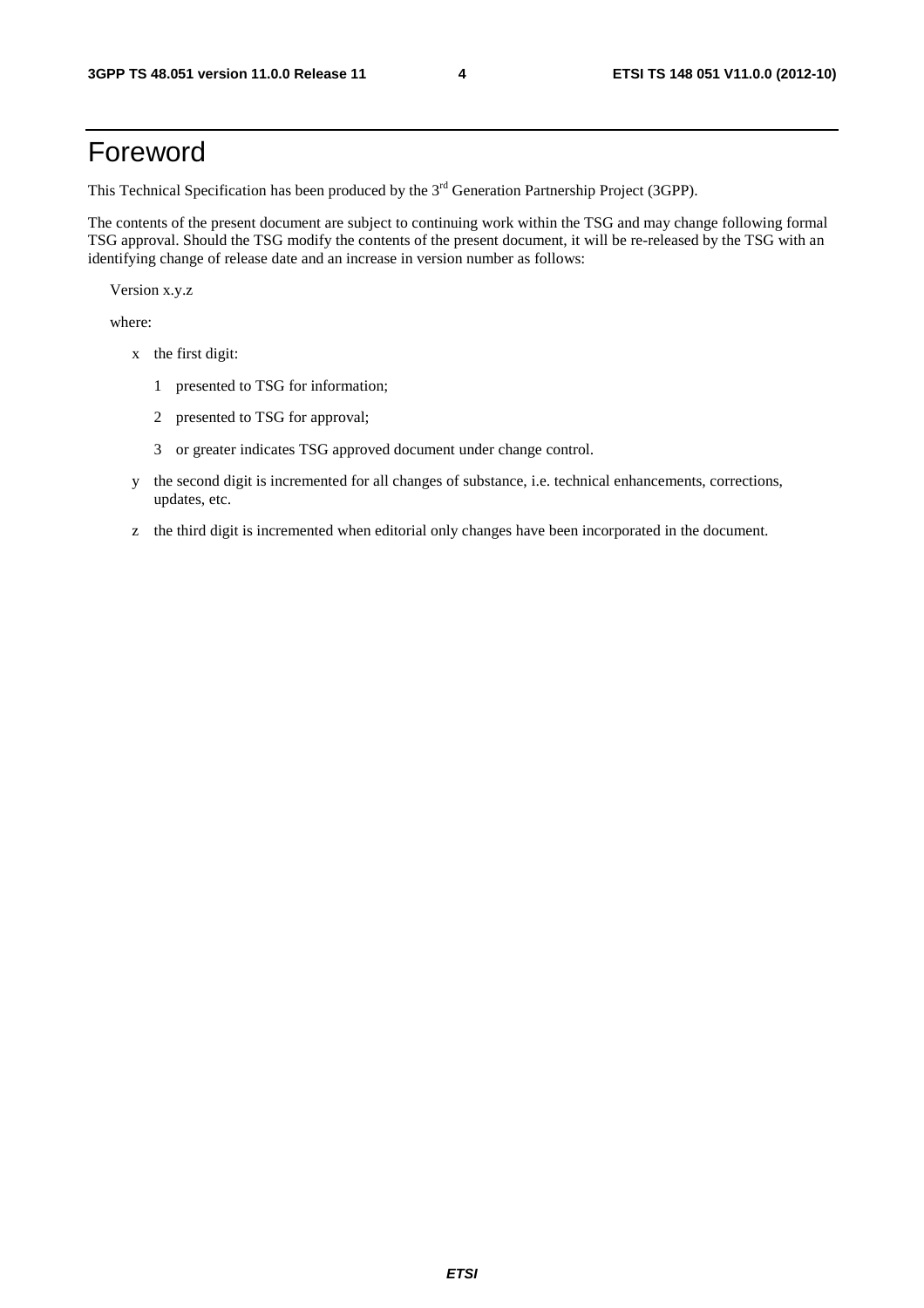#### 1 Scope

The present document is an introduction to the 48.5xx - 48.6xx series of 3GPP Technical Specifications and deals with the definition of the Base Station Controller (BSC) to Base Transceiver Station (BTS) interface defined inside the Base Station System (BSS) for the GSM system. These Technical Specifications define the basic interface with some identified options requiring further elaboration. The BSC-BTS interface is mandatory within GSM only if the BSC and the BTS are not colocated.

### 2 References

The following documents contain provisions which, through reference in this text, constitute provisions of the present document.

- References are either specific (identified by date of publication, edition number, version number, etc.) or non-specific.
- For a specific reference, subsequent revisions do not apply.
- For a non-specific reference, the latest version applies. In the case of a reference to a 3GPP document (including a GSM document), a non-specific reference implicitly refers to the latest version of that document *in the same Release as the present document*.
- [1] 3GPP TR 21.905: "Vocabulary for 3GPP Specifications".
- [2] 3GPP TS 43.050: "Transmission planning aspects of the speech service in the GSM Public Land Mobile Network (PLMN) system".
- [3] 3GPP TS 48.008: "Mobile Switching Centre Base Station System (MSC-BSS) interface; Layer 3 specification".
- [4] Void.
- [5] 3GPP TS 48.052: "Base Station Controller Base Transceiver Station (BSC BTS) interface; Interface principles".
- [6] 3GPP TS 48.054: "Base Station Controller Base Transceiver Station (BSC BTS) interface Layer 1 structure of physical circuits".
- [7] 3GPP TS 48.056: "Base Station Controller Base Transceiver Station (BSC BTS) interface; Layer 2 specification".
- [8] 3GPP TS 48.058: "Base Station Controller Base Transceiver Station (BSC BTS) interface; Layer 3 specification".
- [9] 3GPP TS 48.060: "Inband control of remote transcoders and rate adaptors for full rate traffic channels".
- [10] 3GPP TS 48.061: "Inband control of remote transcoders and rate adaptors for half rate traffic channels".
- [11] **Void.**
- [12] Void.
- [13] **Void.**
- [14] **Void.**
- [15] Void.
- [16] Void.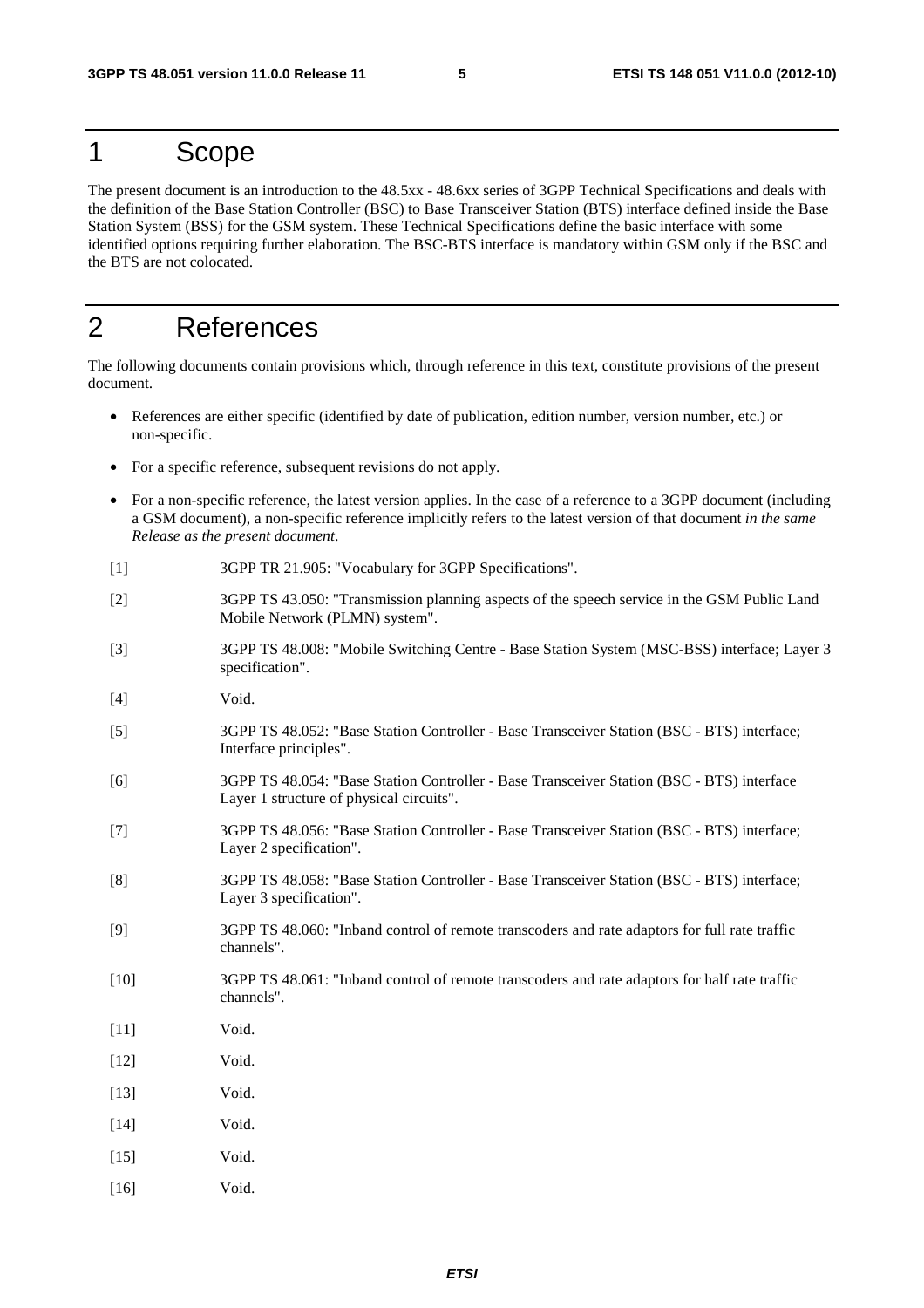| $[17]$ | Void.                                                                                        |
|--------|----------------------------------------------------------------------------------------------|
| $[18]$ | Void.                                                                                        |
| $[19]$ | Void.                                                                                        |
| $[20]$ | Void.                                                                                        |
| $[21]$ | Void.                                                                                        |
| $[22]$ | Void.                                                                                        |
| $[23]$ | Void.                                                                                        |
| $[24]$ | 3GPP TS 12.21: "Network Management (NM) procedures and messages on the A-bis interface".     |
| $[25]$ | Void.                                                                                        |
| $[26]$ | ITU-T Recommendation Q.920: "ISDN user-network interface data link layer - General aspects". |
| $[27]$ | ITU-T Recommendation Q.921: "ISDN user-network interface - Data link layer specification".   |
|        |                                                                                              |

# 3 Abbreviations

For the purposes of the present document, the abbreviations given in 3GPP TR 21.905 apply.

# 4 Interface capabilities

The BSC-BTS interface shall be capable of supporting all the services offered to the GSM users and subscribers. In addition it shall also allow control of the radio equipment and radio frequency allocation in the BTS.

# 5 Interface specification objectives

The BSC to BTS interface specifications should allow the following:

| Connection of various manufacturers BTS/TRX to the same BSC, according to the location of the<br>transcoder.      |
|-------------------------------------------------------------------------------------------------------------------|
| The use of several manufacturers BSC to the same type of BTS/TRX, according to the location of<br>the transcoder. |
| The use of the same BTS/TRX in any PLMN, according to the location of the transcoder.                             |
| The use of the same BSC in any PLMN.                                                                              |
| Separate evolution of BSC and BTS/TRX technology.                                                                 |
| Separate evolution of O & M facilities.                                                                           |
| Sub-multiplexing of speech channels on a 64 kbit circuit.                                                         |
| Evolution towards lower speech coding rates.                                                                      |
| Location of transcoders either in BSC or in BTS.                                                                  |
| Support of all services defined in the 02 series of 3GPP TS Technical Specifications.                             |
| A stepwise expansion of capacity in a BTS.                                                                        |
| Different physical solution of the various equipment in the BTS.                                                  |
| Support of a single TRX forming a BTS.                                                                            |
| Support of a set of TRX'S forming a BTS.                                                                          |
| Support of a BTS as one entity.                                                                                   |
|                                                                                                                   |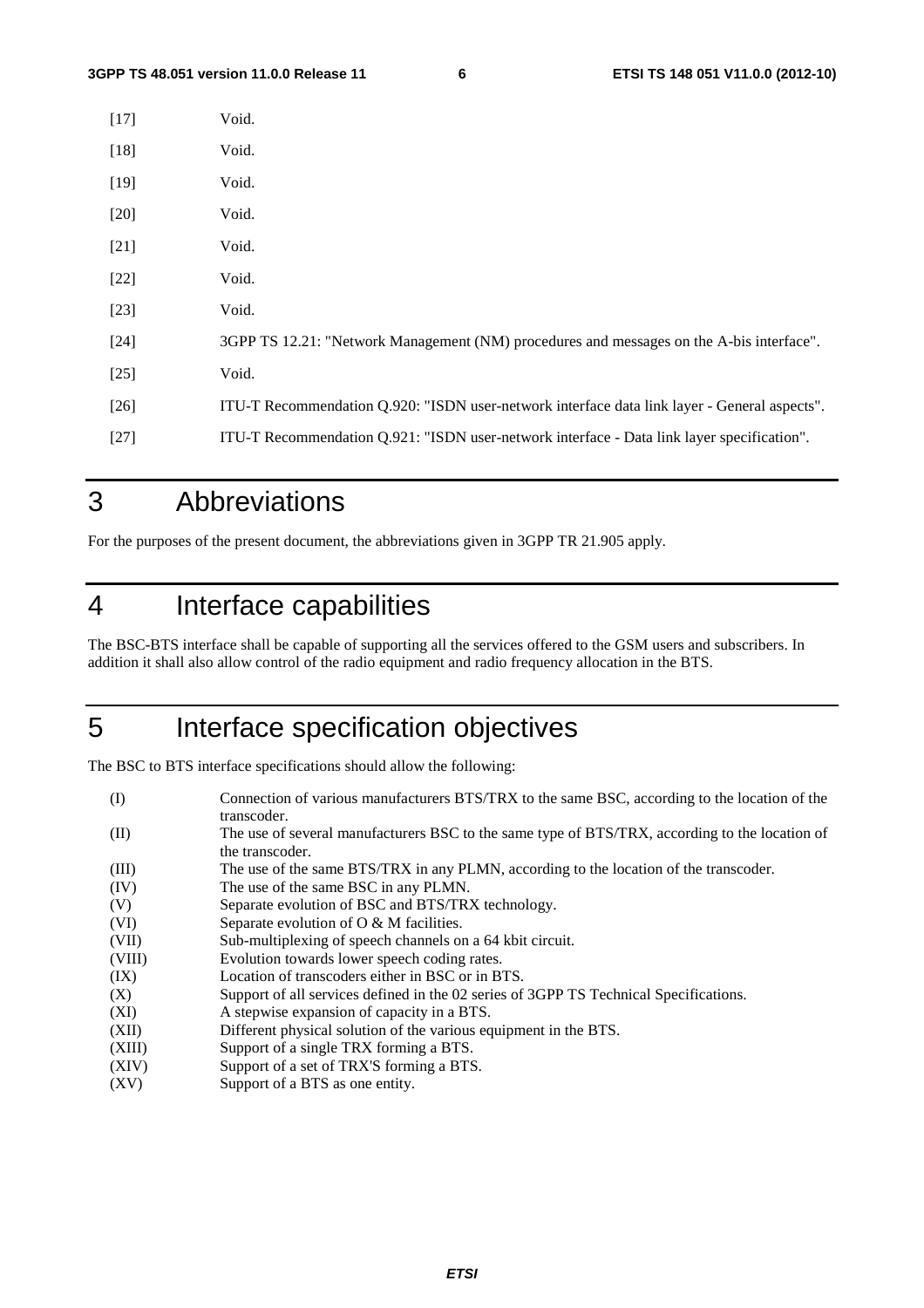# 6 Interface characteristics

The interface is defined to be at the terrestrial link of a remote BTS connected to the BSC.

The BSC to BTS interface is specified by a set of characteristics, including:

- a) physical and electrical parameters;
- b) channel structures;
- c) signalling transfer procedures;
- d) configuration and control procedures;
- e) operation and maintenance information support.

The definition of the BSC to BTS/TRX interface follows a layered approach similar to the ISDN. Layer 3 is for the most part based on Technical Specification 3GPP TS 48.008 with additional procedures for control of radio resources. Layer 2 is based on the LAPD protocol. Layer 1 is either digital (at a rate 2 048 kbit/s with a frame structure of 32 x 64 kbit/s time slots or at a rate of 64 kbit/s) or analogue with the data being passed by the use of modems (this latter case is a national option).

In the case that the transcoder is positioned outside the BTS, the overall one way propagation delay between the Point of Interconnection to PSTN/ISDN and the MS is limited to 1,5 ms (approximately 300 km). With the transcoder in the BTS, the limit is 6,5 ms (approximately 1 300 km). These limits may be subject to increase resulting from savings made in the overall network. See also Technical Specification 3GPP TS 43.050.

# 7 Other technical specifications on the BSC-BTS interface

The full structure of the Technical Specifications specifying the BSC to BTS interface are as follows:

### 7.1 3GPP TS 48.052 BSC-BTS Interface Principles

3GPP TS 48.052 gives the principle basis for the rest of the specifications specifying the interface between the base station controller and the base transceiver station. It gives the functional split between these two entities.

# 7.2 3GPP TS 48.054 BSC-BTS Layer 1 Specification

3GPP TS 48.054 defines the structure of the physical layer at the BSC - BTS interface. The physical interface is either chosen as 2 048 kbit/s or as 64 kbit/s, both according to standard ITU-T recommendations.

Depending on location of transcoders, speech is standard A-law or it is 16 kbit/s remote control protocol multiplexed or rate adapted to 64 kbit/s in the same way as data.

### 7.3 3GPP TS 48.056 BSC-BTS Layer 2 Specification

At layer 2 the signalling information is passed by a standard LAPD protocol mechanism in accordance with the ITU-T Recommendations Q.920 and Q.921.

# 7.4 3GPP TS 48.058 BSC-BTS Layer 3 Specification

3GPP TS 48.058 specifies the layer 3 procedures used on the BSC-BTS interface for control of the GSM services. The functional split between BSC and BTS is defined in Technical Specification 3GPP TS 48.052.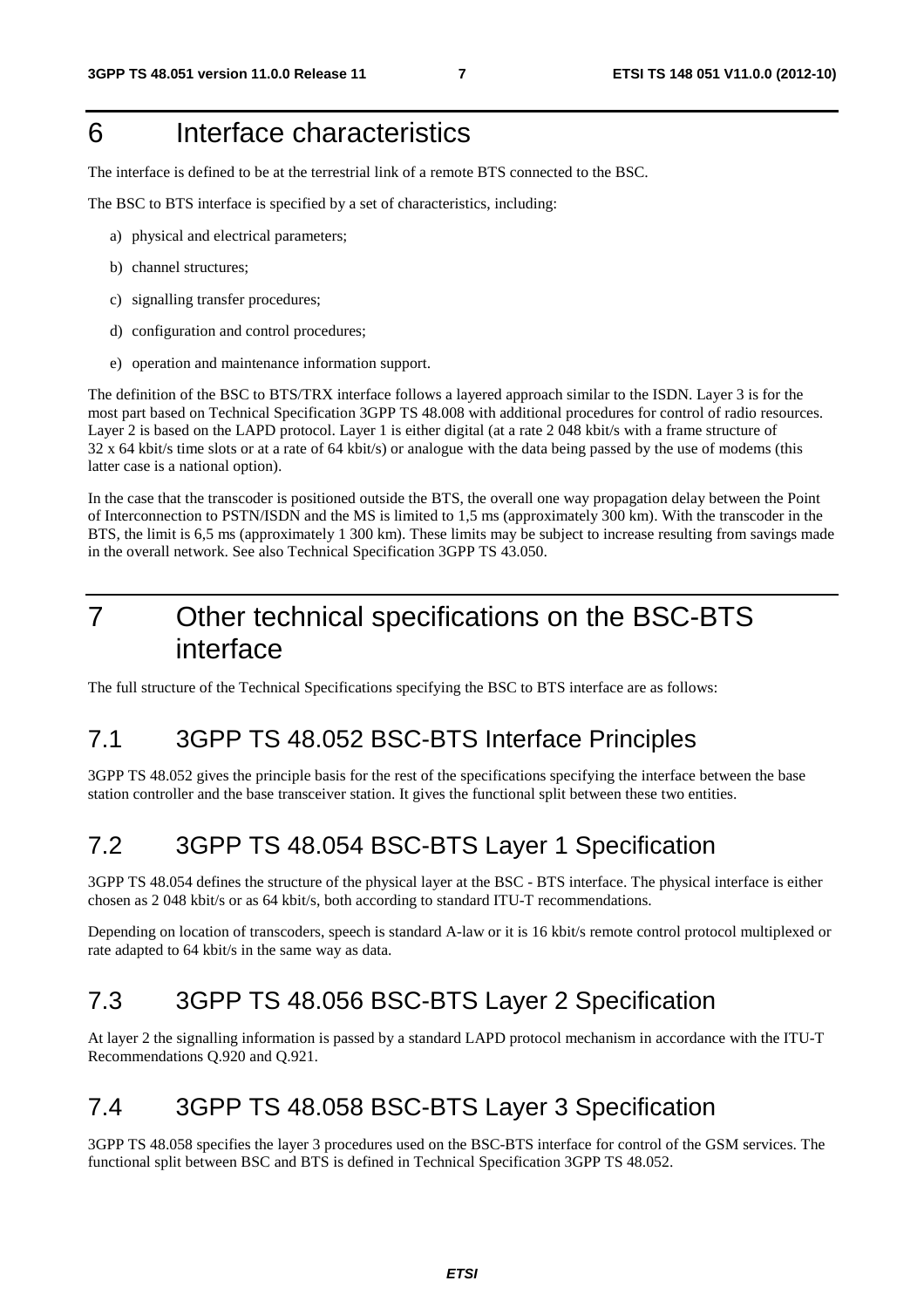#### 7.5 3GPP TS 12.21 BSC-BTS Operation/Maintenance **Signalling**

3GPP TS 12.21 defines the transport mechanism for O&M messages over the Abis interface. O&M procedures and messages are defined in 3GPP TS 12 series.

#### 7.6 3GPP TS 48.060 Inband Control of Remote Transcoders and Rate Adaptors

The transcoder is a part of the BSS and may optionally be located outside the BTS (e.g. at MSC-site or at BSC-site) in order to make it possible to multiplex speech and data channels on the links within the BSS and on the BSC-BTS link.

3GPP TS 48.060 describes the protocol which carries the full rate speech and data frames between the transcoder and the radio link codec across a 16 kbit/sec interface. Both full rate speech and full rate data services are covered. It also defines the signals needed for remote controlling the timing of the transcoder in accordance to the transmission time at the radio link. It also addresses the signals for voice activity and comfort noise. It interfaces the 06- series to the 05-series.

### 7.7 3GPP TS 48.061 Inband Control of Remote Transcoders and Rate Adaptors for Half Rate Traffic Channels

3GPP TS 48.061 describes the protocol which carries the half rate speech and data frames between the transcoder and the radio link codec across a 16 kbit/s or an 8 kbit/s interface. Both half rate speech and half rate data services are covered. It also defines the signals needed for remote controlling the timing of the transcoder in accordance to the transmission time at the radio link. It also addresses the signals for voice activity and comfort noise.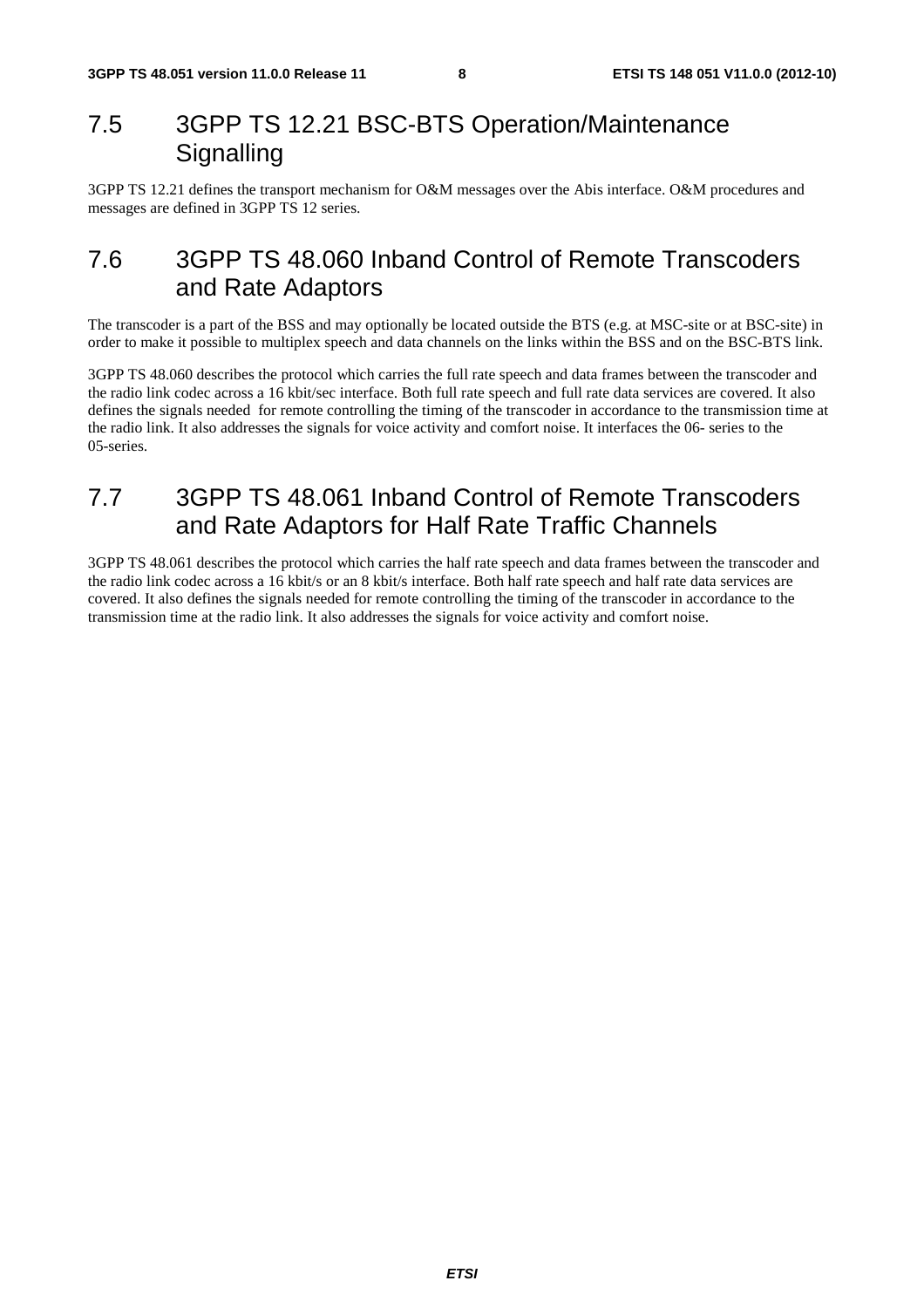# Annex A (informative): Change History

| TSG #            | TSG Doc. | <b>CR</b> | <b>Rev</b> | <b>Subject/Comment</b>                   | <b>New</b> |
|------------------|----------|-----------|------------|------------------------------------------|------------|
| 2012<br>Sepember |          |           |            | Rel-<br>version created based on y10.0.0 | 1.U.U      |